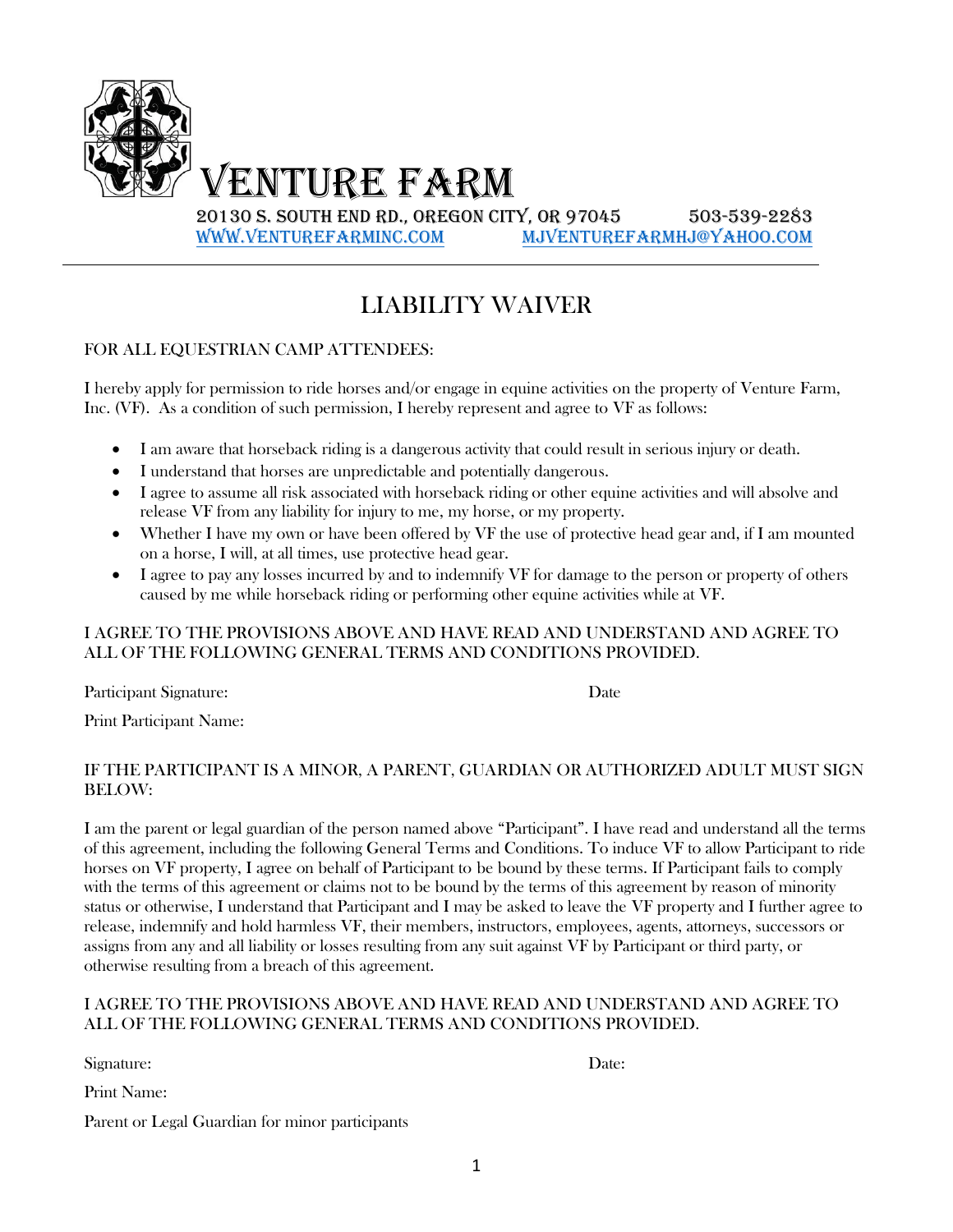

Venture Farm

20130 S. South End Rd., Oregon City, OR 97045 503-539-2283 [www.venturefarminc.com](http://www.venturefarminc.com/) [mjventurefarmhj@yahoo.com](mailto:mjventurefarmhj@yahoo.com)

## GENERAL TERMS AND CONDITIONS

#### THE FOLLOWING GENERAL TERMS AND CONDITIONS APPLY TO THE ACTIVITIES DESCRIBED ON THIS FORM:

- 1. Exercise of Care I promise to exercise the highest standard of care in being watchful and alert for potential dangers to myself, the horse and equipment, other persons, and the property of others, so that no injuries or losses shall occur. I also promise to exert every effort to control the horse which I may be riding, as well as other horses in my presence so that no bodily injury or property damage is inflicted upon others.
- 2. **Head Gear** I acknowledge that the VF has advised me that while mounting, riding, dismounting and otherwise being around horses, I should wear a SEI certified ASTM standard equestrian helmet. I understand that the wearing of such head gear while mounting, riding, dismounting and otherwise being around horses may prevent or reduce the severity of some of the wearer's head injuries and possibly prevent the wearer's death as a result of a fall or other occurrences. If the headgear has been obtained from VF, I acknowledge that it may not be of a perfect fit and that I will be solely responsible for securing the helmet at all times. If I am mounted on or jumping a horse, I agree to wear such headgear at all times while on VF property.
- 3. Natural Conditions I am aware that weather conditions, water, wild and domestic animals, insects, reptiles, or objects which may walk, run or fly near, or bite or sting a horse, and the existence of potential hazards in the natural terrain or man-made objects may scare a horse, cause it to fall, or cause it to react in an unsafe and unpredictable manner. I hereby assume all risk of injury to myself or my property as a result of such actions by the horse regardless of the cause.
- 4. Safety Precautions I agree to observe all necessary safety precautions while mounting, riding, dismounting or being around horses including, but not limited to, common sense and rules posted on the premises of VF. Without limiting the foregoing, such precautions include not carrying loose items which may fall, blow away, flap in the wind, bounce or make sharp noises and making sure that items such as saddle girths, which may loosen during a ride, are appropriately tightened at all times. I will obey all VF rules.
- 5. **Understanding of Risks** I am aware that horseback riding, whether it be on the trail or in the arena, as well as all associated activities, constitutes a calculated risk to the participants and that such activities involve inherent risks and dangers, including serious injury or death. I have sufficient experience with horses to understand the unpredictability and potentially dangerous character of horses generally and I understand that the use, handling, or riding of a horse always involves a risk of bodily injury to anyone who handles or rides horses as well I as the risk of damaging the property of others. I understand that any horse irrespective of its training and usual past behavior and characteristics, whether characterized as gentle or otherwise, may act or react unpredictably at times based upon instinct or fright. I agree to assume the risk inherent in these activities.

Participant Name: **Participant Name:** Parent/Legal Guard Initials: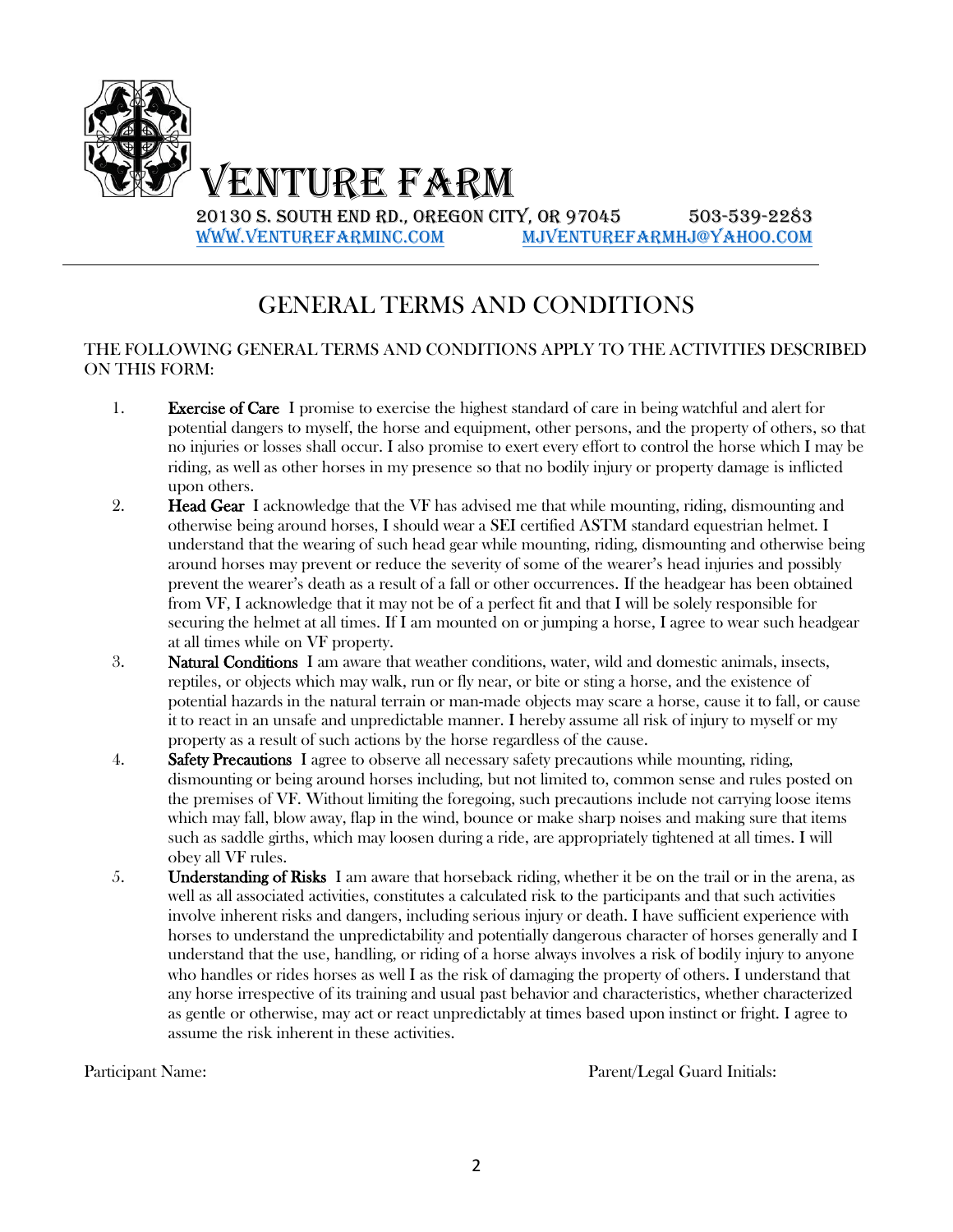

Venture Farm

20130 S. South End Rd., Oregon City, OR 97045 503-539-2283 [www.venturefarminc.com](http://www.venturefarminc.com/) [mjventurefarmhj@yahoo.com](mailto:mjventurefarmhj@yahoo.com)

- 6. State of Oregon Disclosure and Release of Liability I understand that it is the policy of the State of Oregon that no person shall be liable for damages sustained by another person solely as a result of risks inherent in equine activity, insofar as those risks are, or should be, reasonably obvious, expected or necessary to the person injured. In furtherance of this policy and as a condition of my participation in equine activities at VF, including riding horses, I agree to waive the right to bring any action against the VF or its members, directors and employees, or against any equine activity sponsor, for any injury or death arising out of riding, training, grooming, riding, as a passenger upon the horse or equine. I release VF, its members, agents, employees, contractors, successors or assigns, from any and all liability, claims, demands, causes of action whatsoever arising out of any damages, both in law and in equity, in any way resulting from personal injuries, conscious suffering, death, or property damage sustained by me or by others arising out of horseback riding by me while taking horsemanship instruction, training horses, being escorted on trail rides, participating in group hunter, jumping, equitation, or dressage lessons, while using VF facilities, or while grooming, caring for or exercising horses, or while participating in any of the activities conducted by VF, or during the transportation of horses and/or students.
- 7. Indemnity I promise to exert every effort to control the horse which I may be riding, as well as any other horses in my presence, so that no bodily injury or property damage is inflicted upon others. I hereby agree for myself, my heirs, personal representatives and assigns to indemnify and hold harmless VF and their members, owners, agents, employees, contractors, successors or assigns, lessors and joint ventures from any and all losses, claims, demands, actions, or proceedings of any kind which may be initiated against any of the foregoing by any person and arising out of any action or inaction on my part or on the part of VF or its owners, agents, employees, successors or assigns and in any way related to any of the activities described in the preceding paragraph or contemplated under this Agreement.
- 8. **Continuation of Terms** I agree and acknowledge that the terms and conditions of this Agreement, including my assumption of risk (paragraph 5), release of liability (paragraph 6), and indemnity (paragraph 7) shall continue in full force and effect at all times during which I am a Participant or leasing a horse at VF, shall continue in full force and effect for the benefit of VF and their members, agents, employees, contractors, successors or assigns, lessors and joint ventures at all times after the termination of the activities contemplated by this Agreement and shall be binding upon my heirs, personal representatives and the assigns of me or my estate.
- 9. Disputes This Agreement shall be interpreted in accordance with the laws of the state and county where VF is located. Any dispute shall be litigated in the county in which VF is located.

I have read and understand the General Terms and Conditions numbered 1-9.

Participant Name:

Signature: Date: Date: Date:

Print Name:

Participant or Parent or Legal Guardian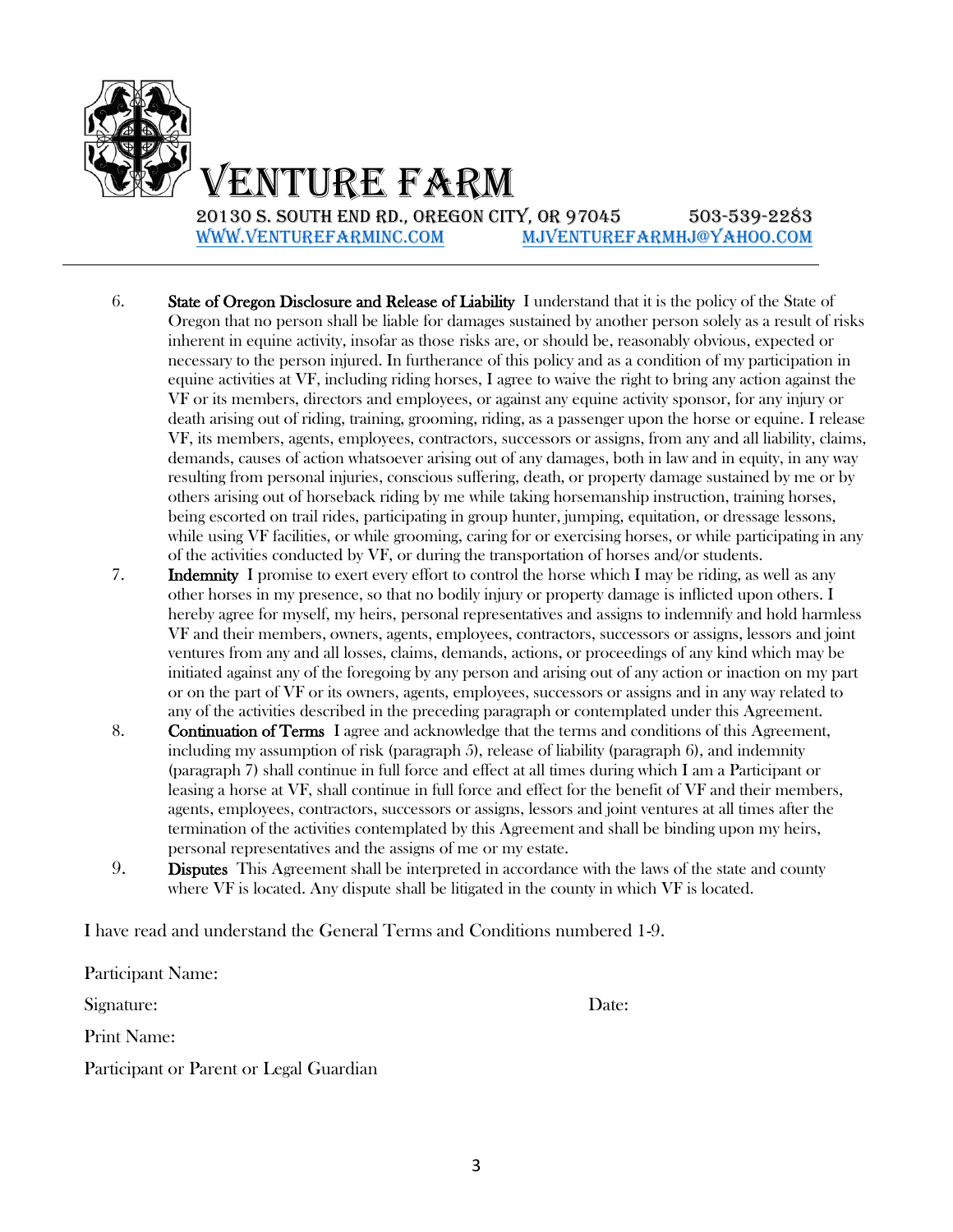

20130 S. SOUTH END RD., OREGON CITY, OR 97045 503-539-2283 WWW.VENTUREFARMINC.COM MJVENTUREFARMHJ@YAHOO.COM

## Medical Release and Waiver

| Name of Camper:                                                                                         | Age (if Minor): |
|---------------------------------------------------------------------------------------------------------|-----------------|
| Gender Identity:                                                                                        |                 |
| Parent or Legal Guardian Name:                                                                          | Tel:            |
| Please answer the following questions: Does the camp participant have:                                  |                 |
| Any allergies, sensitivities, medications, or special needs?<br>$\bullet$                               |                 |
| Chronic illnesses or injuries that may affect participants ability to participate at camp?<br>$\bullet$ |                 |
|                                                                                                         |                 |

• Is there anything else you feel we should know about the participant?

Medical Insurance Info: Please provide a copy of medical insurance card

- Name of Insurance Co:
- Policy Holder Name:
- Policy #:
- Group #:
- Hospital Preference:

I state that while the participant is attending camp I am appropriately covered by medical insurance

Participant Initials:

Print Name: ` Parent or Legal Guardian Initials for minor: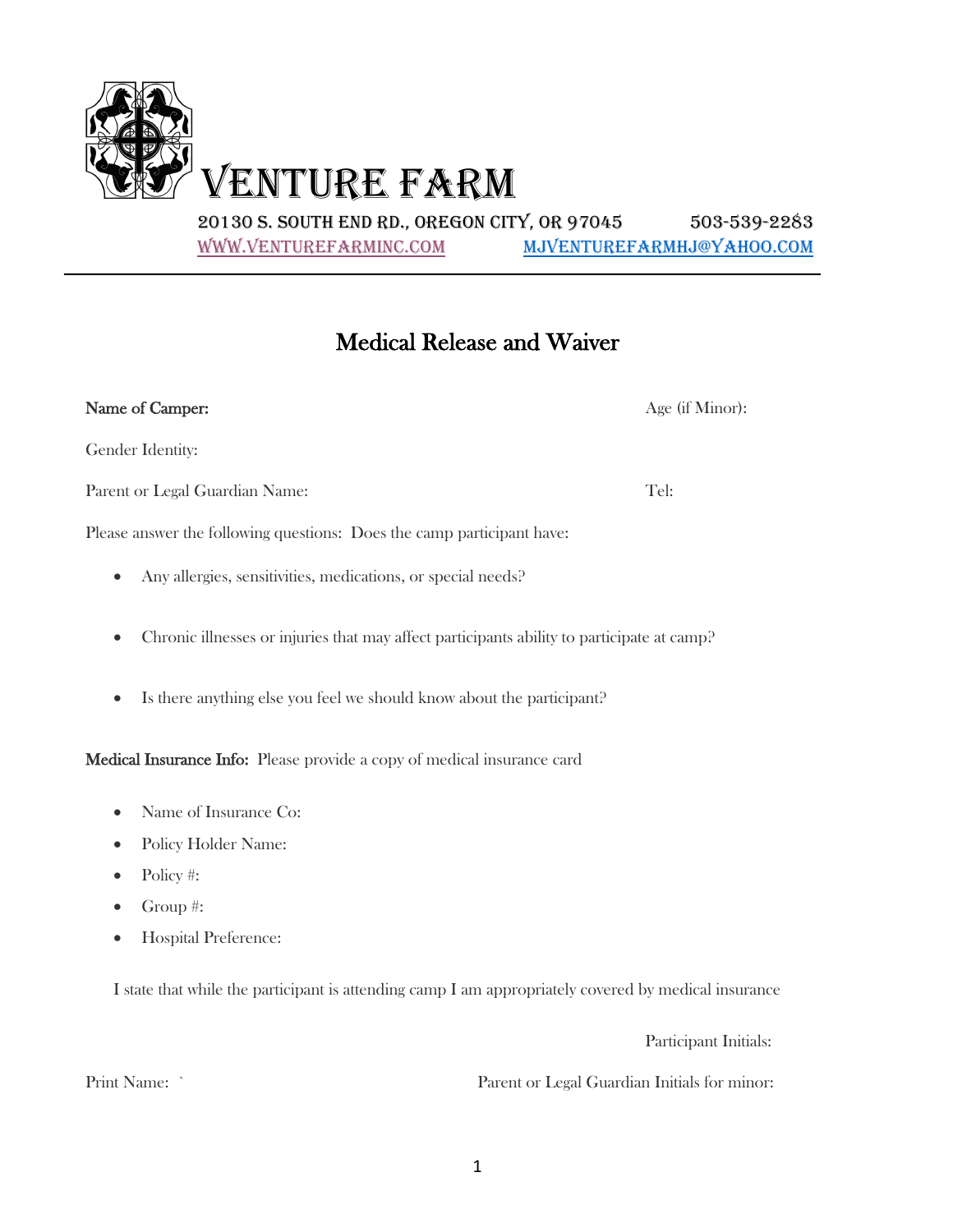VENTURE FARM

20130 S. SOUTH END RD., OREGON CITY, OR 97045 503-539-2283 WWW.VENTUREFARMINC.COM MJVENTUREFARMHJ@YAHOO.COM

### Medical Release and Waiver—part 2

| Name of Camper:                                                                                                       |        |
|-----------------------------------------------------------------------------------------------------------------------|--------|
| <b>Emergency Contact:</b>                                                                                             | Phone: |
| Alt. Emergency Contact:                                                                                               | Phone: |
| $I/we$ the undersigned allow Venture $Farm$ , $Inc$ (VF) or its representatives to sign for treatment in any licensed |        |

I/we, the undersigned, allow Venture Farm, Inc (VF) or its representatives to sign for treatment in any licensed medical facility. I/we also agree to be financially responsible for all treatment authorized by VF, or its representatives. I/ we further agree that a clear photocopy of this form shall serve the same purpose as the original.

### HOLD HARMLESS

I understand that the caring for and riding of horses are inherently dangerous activities. I understand that riding and working around horse will include mishaps such as falling off which may result in injury or death. I agree to indemnify and hold harmless Venture Farm. its assignees and employees from and against all claims and liabilities including incidental cost and expenses, for injury to or death of any person or persons, or for loss or damage to any property, including any horse, arising from or in any way connected with my participation in the activities of VF, and the performance of services or the teaching provided by VF its assignees or employees.

Signature: Date:

Print Name:

Participant or Parent or Legal Guardian for minor